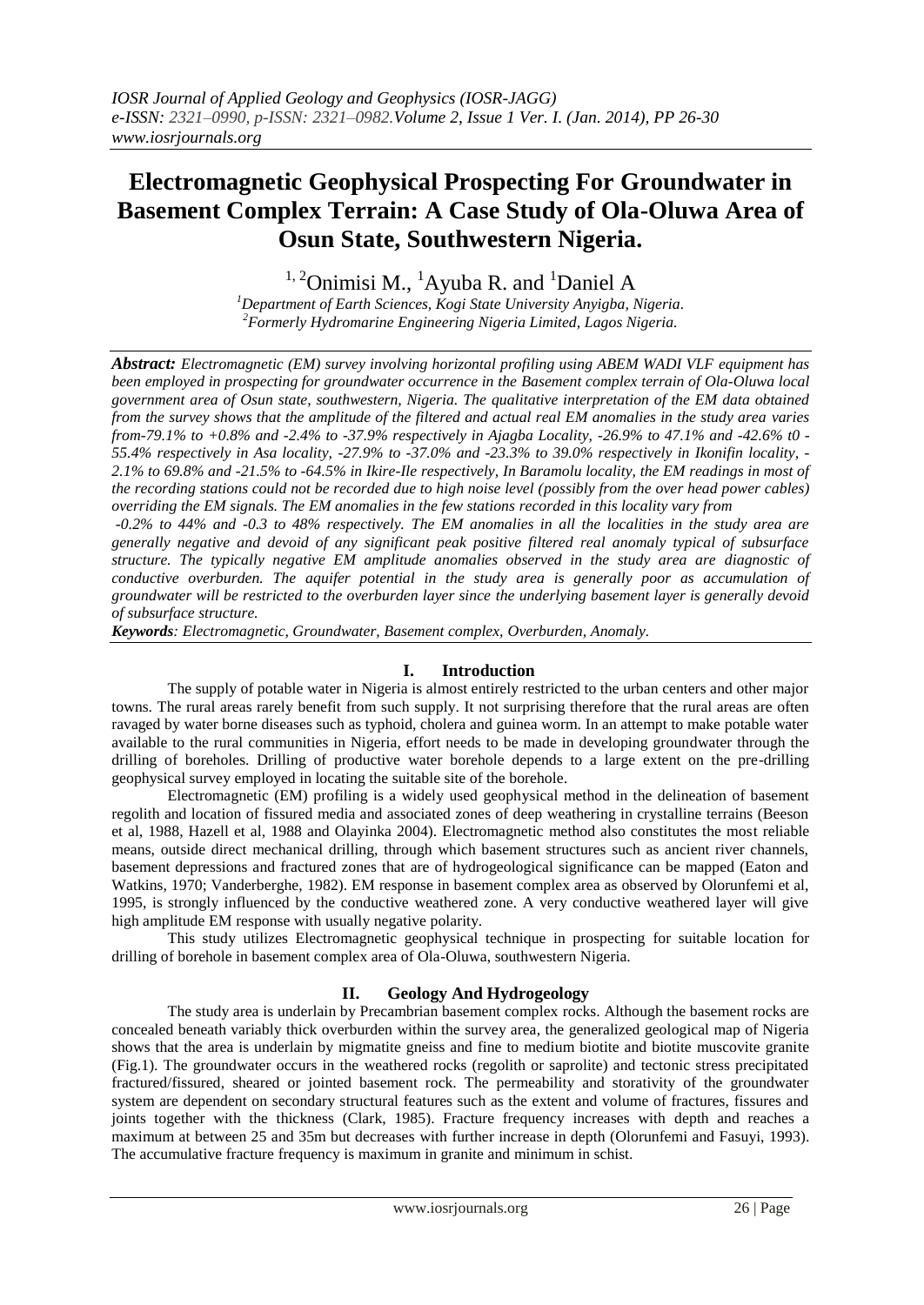

Fig.1 Geological map of the study area

## **III. Methodology**

The EM survey was carried out using the ABEM WADI VLF equipment and the horizontal profiling technique was employed. Measurement of the EM reading was done at station intervals varying from  $10 - 50m$ depending on the length of the traverse. The field data are presented as EM profiles.

The interpretation of the EM profile involves identification of signatures or patterns that are diagnostic of fractures or thick overburden. Such targets as displayed in Fig 2 below are characterized by peak positive amplitude filtered real and S – shaped anomaly whose inflexion point lies directly above the vertically dipping fractured zone and a high amplitude EM response with a negative polarity. A combination of the above EM characteristics is a strong indication of the presence of a conductive near vertical fractured zone or lithological contact or interface and a conductive overburden respectively (Olorunfemi et al, 1995).



Fig. 2 Theoretical EM (VLF) response over a vertical dipping conductive sheet (fault, fractured, fissured zone or lithological contact)

## **IV. Results**

The results of VLF profiles conducted at AJagba, Asa, Ikonifin, Ikire-Ile and Baramolu are presented in Table 1 below.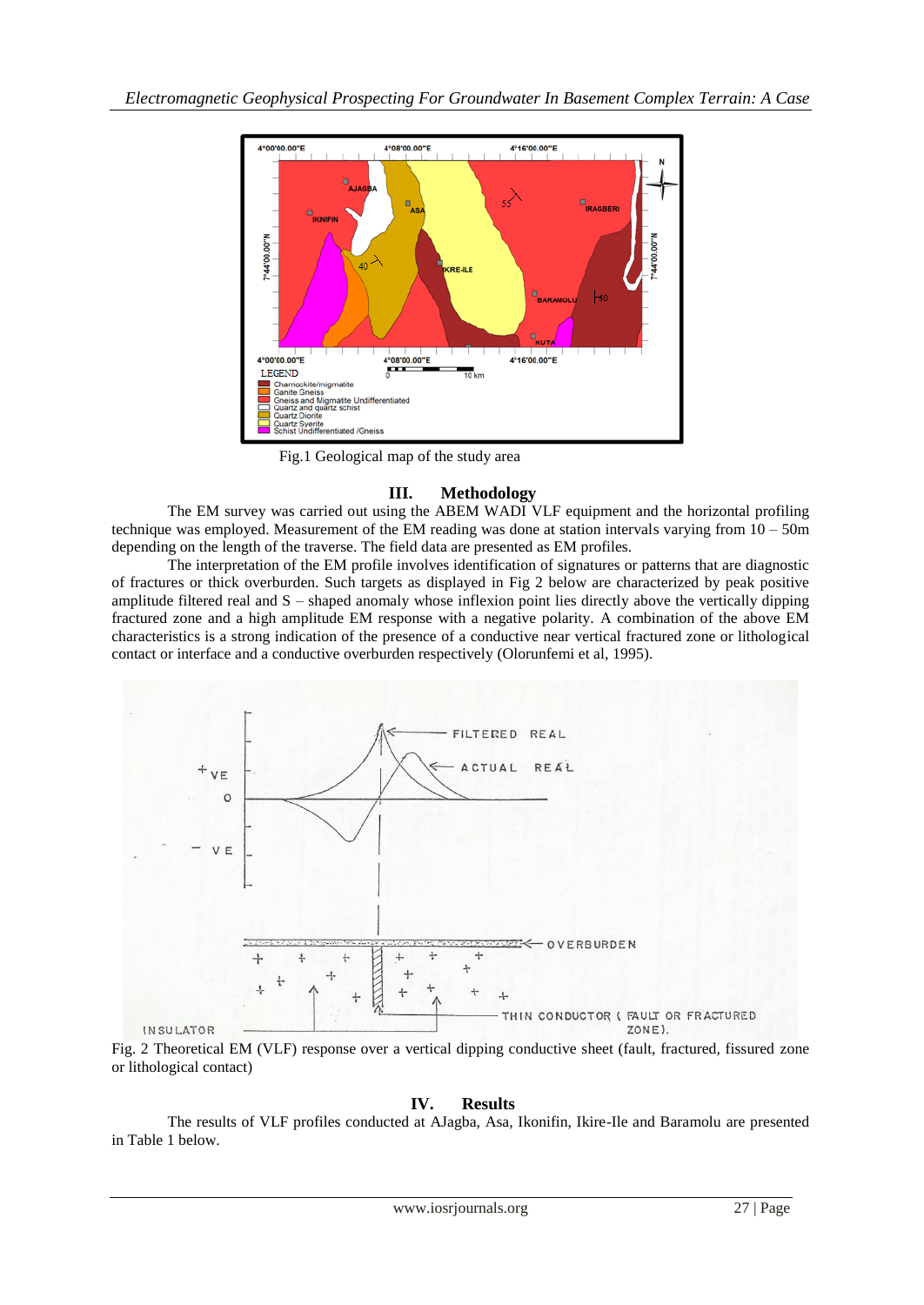| Table 1. E.M. amplitude signals (actual and intered real) obtained from the study area. |                              |                               |                    |                     |                  |                    |                        |                  |                    |                                |                          |                    |                                |                       |  |
|-----------------------------------------------------------------------------------------|------------------------------|-------------------------------|--------------------|---------------------|------------------|--------------------|------------------------|------------------|--------------------|--------------------------------|--------------------------|--------------------|--------------------------------|-----------------------|--|
| AJAGBA                                                                                  |                              |                               | <b>ASA</b>         |                     |                  | <b>IKONIFIN</b>    |                        |                  | <b>IKIRE-ILE</b>   |                                |                          | <b>BARAMOLU</b>    |                                |                       |  |
| Stati<br>on<br>No.                                                                      | Filtere<br>d<br>real<br>(% ) | Actual<br>real(%<br>$\lambda$ | Stati<br>on<br>No. | Filterd<br>$real\%$ | Actual<br>real(% | Stati<br>on<br>No. | Filtere<br>d<br>real(% | Actual<br>real(% | Stat<br>ion<br>No. | Filtere<br>d<br>Real(<br>$%$ ) | Actual<br>Real(<br>$%$ ) | Stat<br>ion<br>No. | Filter<br>ed<br>Real(<br>$%$ ) | Actual<br>$Real(\% )$ |  |
| $\Omega$                                                                                | $-35.4$                      | $-24.6$                       | $\theta$           | $-26.9$             | $-43.7$          | $\Omega$           | $\Omega$               | $-34.1$          | $\theta$           | $-69.8$                        | $-58.4$                  | $\theta$           | $-0.2$                         | $-0.3$                |  |
| 1                                                                                       | $-19.8$                      | $-26.5$                       | $\mathbf{1}$       | $-42.2$             | $-47.0$          | $\overline{2}$     | $-30.7$                | $-38.5$          | $\mathbf{1}$       | $-59.8$                        | $-51.8$                  | $\mathbf{1}$       | $-30$                          | $-36$                 |  |
| $\overline{2}$                                                                          | $-79.1$                      | $-74.5$                       | 2                  | $-47.1$             | $-55.4$          | 3                  | $-27.9$                | $-23.3$          | 1.5                | $-45.5$                        | $-60.2$                  | $\overline{2}$     | $-44$                          | $-48$                 |  |
| 3                                                                                       | $-72.3$                      | $-21.9$                       | $\overline{3}$     | $-56.5$             | $-42.6$          | $\overline{4}$     | $-37.0$                | $-33.8$          | $\overline{2}$     | $-66.2$                        | $-52.8$                  | 3                  | $-42$                          | $-46$                 |  |
| $\overline{4}$                                                                          | $-37.7$                      | $-32.4$                       | $\overline{4}$     | $-45.3$             | <b>HNL</b>       | $\overline{5}$     | $-29.5$                | $-35.6$          | $\overline{3}$     | $-50.4$                        | $-64.5$                  |                    |                                |                       |  |
| $\mathfrak{F}$                                                                          | $-38.1$                      | $-37.9$                       | $\mathcal{F}$      | $-41.0$             | <b>HNL</b>       | 6                  | $-35.6$                | $-27.6$          | $\overline{4}$     | $-55$                          | $-43.7$                  |                    |                                |                       |  |
| 6                                                                                       | $-32.3$                      | $-31.7$                       | 5.5                | $-40.2$             | <b>HNL</b>       | 6.5                | $-29.6$                | $-27.9$          | 4.5                | $-53.6$                        | $-35.4$                  |                    |                                |                       |  |
| $\tau$                                                                                  | $-34.5$                      | $-35.2$                       | 6                  | $-36.1$             | <b>HNL</b>       | $\overline{7}$     | $-28.0$                | $-39.0$          | $5^{\circ}$        | $-43$                          | $-26.7$                  |                    |                                |                       |  |
| 8                                                                                       | $-33.5$                      | <b>HNL</b>                    | $7\overline{ }$    | $-39.0$             | <b>HNL</b>       | 8                  | $-35.9$                | $-33.2$          | 6                  | $-39$                          | $-48$                    |                    |                                |                       |  |
| 9                                                                                       | $-30.4$                      | $-20.2$                       | 7.5                | $-41.3$             | <b>HNL</b>       | 9                  | 0.0 <sub>1</sub>       | $-35.0$          | $\tau$             | $-46.2$                        | $-54.2$                  |                    |                                |                       |  |
| 9.5                                                                                     | $+0.8$                       | $-2.4$                        | 8                  | <b>HNL</b>          | <b>HNL</b>       |                    |                        |                  | 8                  | $-45.8$                        | $-21.5$                  |                    |                                |                       |  |
| 10                                                                                      | $-3.8$                       | <b>HNL</b>                    | 9                  | <b>HNL</b>          | <b>HNL</b>       |                    |                        |                  | 9                  | $-49.4$                        | $-58$                    |                    |                                |                       |  |
| 11                                                                                      | <b>HNL</b>                   | HNL                           | 10                 | <b>HNL</b>          | <b>HNL</b>       |                    |                        |                  | 10                 | $-43.3$                        | $-31.9$                  |                    |                                |                       |  |
| 12                                                                                      | <b>HNL</b>                   | <b>HNL</b>                    | 10.5               | <b>HNL</b>          | <b>HNL</b>       |                    |                        |                  | 11                 | $-2.1$                         | $-54.9$                  |                    |                                |                       |  |
| 13                                                                                      | <b>HNL</b>                   | <b>HNL</b>                    | 11                 | <b>HNL</b>          | <b>HNL</b>       |                    |                        |                  |                    |                                |                          |                    |                                |                       |  |
| 14                                                                                      | HNL                          | <b>HNL</b>                    |                    |                     |                  |                    |                        |                  |                    |                                |                          |                    |                                |                       |  |
| 15                                                                                      | <b>HNL</b>                   | <b>HNL</b>                    |                    |                     |                  |                    |                        |                  |                    |                                |                          |                    |                                |                       |  |

Table 1: EM amplitude signals (actual and filtered real) obtained from the study area.

 $HNL = High noise level.$ 

## **V. Dicussion Of Results**

The plot the EM profiles conducted at AJagba, Asa, Ikonifin, Ikire-Ile and Baramoluare are presented in figures 3 – 7. The amplitude of the filtered and actual real EM anomalies in the study area varies from-79.1% to +0.8% and -2.4% to -37.9% respectively in Ajagba Locality (fig. 3), -26.9% to 47.1% and -42.6% to -55.4% respectively in Asa locality (fig. 4), -27.9% to -37.0% and -23.3% to 39.0% respectively in Ikonifin locality (fig. 5), -2.1% to 69.8% and -21.5% to -64.5% in Ikire-Ile respectively (fig 6). In Baramolu locality, the EM readings in most of the recording stations could not be recorded due to high noise level (from over head power cables) which overrode the EM signals. The amplitude of the filtered and actual real EM anomalies in the few stations recorded in this locality varies from -0.2% to 44% and -0.3 to 48% respectively (fig. 7).

The EM anomalies in all the localities in the study area are generally negative and devoid of any significant peak positive filtered real anomaly typical of subsurface structure. The typical negative EM amplitude anomalies observed in the study area are diagnostic of conductive overburden. The localization of groundwater in the study area will therefore be limited to the overburden layer as the underlying basement layer is generally devoid of subsurface structures.



Fig. 3: WADI (VLF) Profile at Ajagba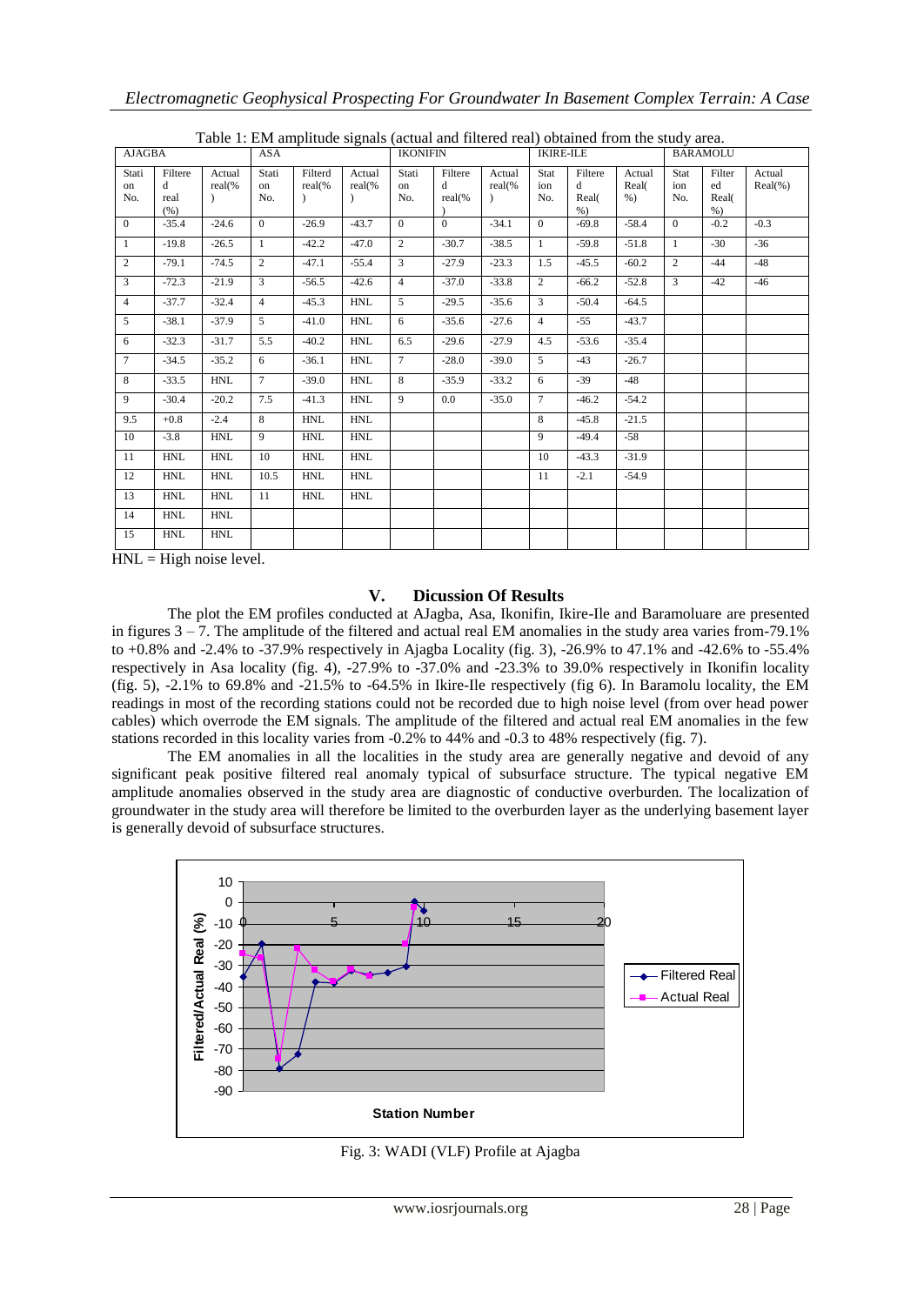

Fig. 4: WADI (VLF) Profile at Asa



Fig. 5: WADI (VLF) Profile at Ikonifin



Fig. 6: WADI (VLF) profile at Ikire-Ile